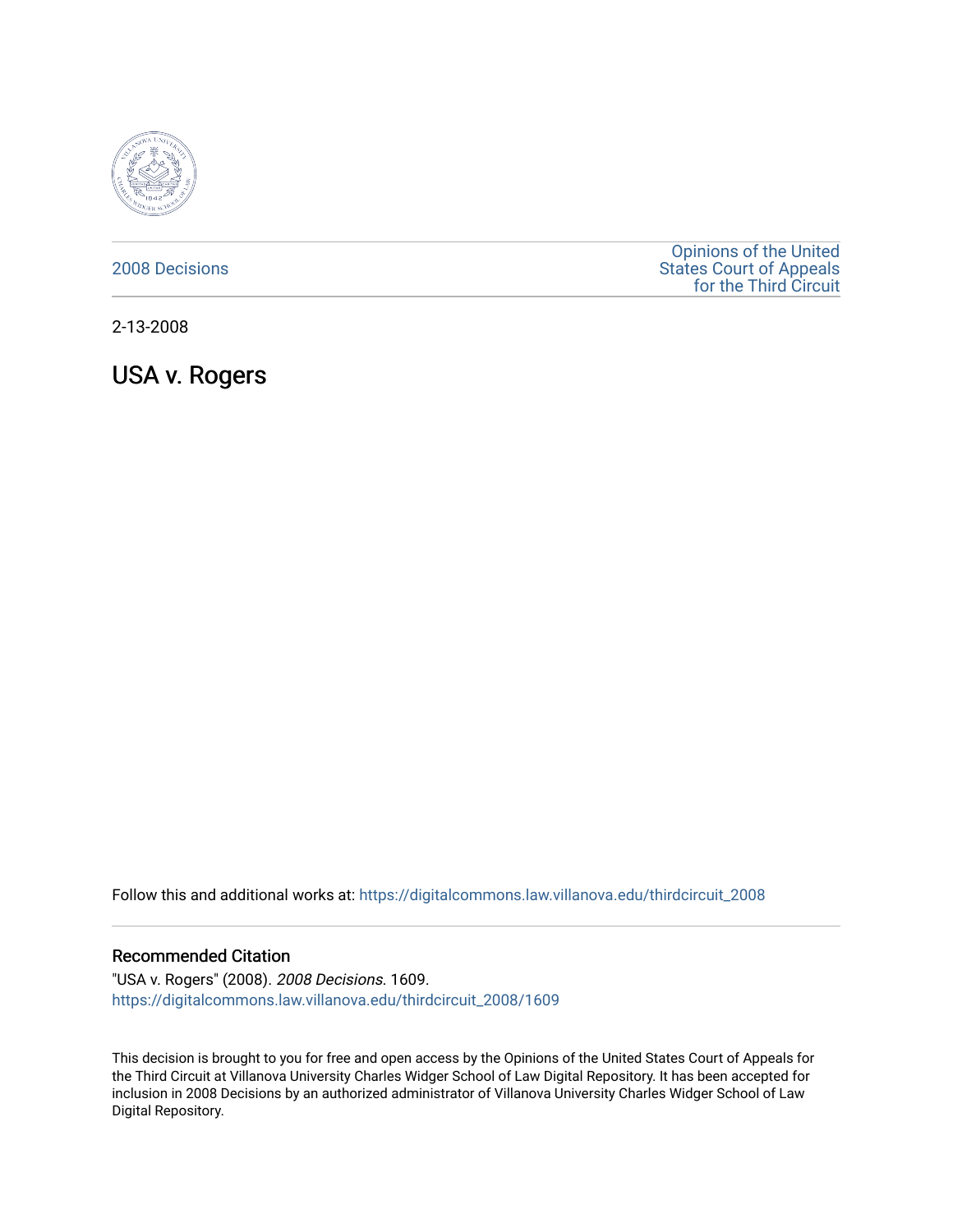### **NOT PRECEDENTIAL**

## UNITED STATES COURT OF APPEALS FOR THE THIRD CIRCUIT

No. 06-4500

#### UNITED STATES OF AMERICA,

v.

YAKEEN ROGERS,

Appellant

On Appeal from the United States District Court for the Western District of Pennsylvania (No. 04-cr-00052E) District Judge: Hon. Sean J. McLaughlin

\_\_\_\_\_\_\_\_\_\_

Submitted Under Third Circuit LAR 34.1(a) January 15, 2008

Before: BARRY, CHAGARES and ROTH, Circuit Judges.

(Filed February 13, 2008) \_\_\_\_\_\_\_\_\_\_\_\_

\_\_\_\_\_\_\_\_\_\_\_\_\_\_

OPINION OF THE COURT \_\_\_\_\_\_\_\_\_\_\_\_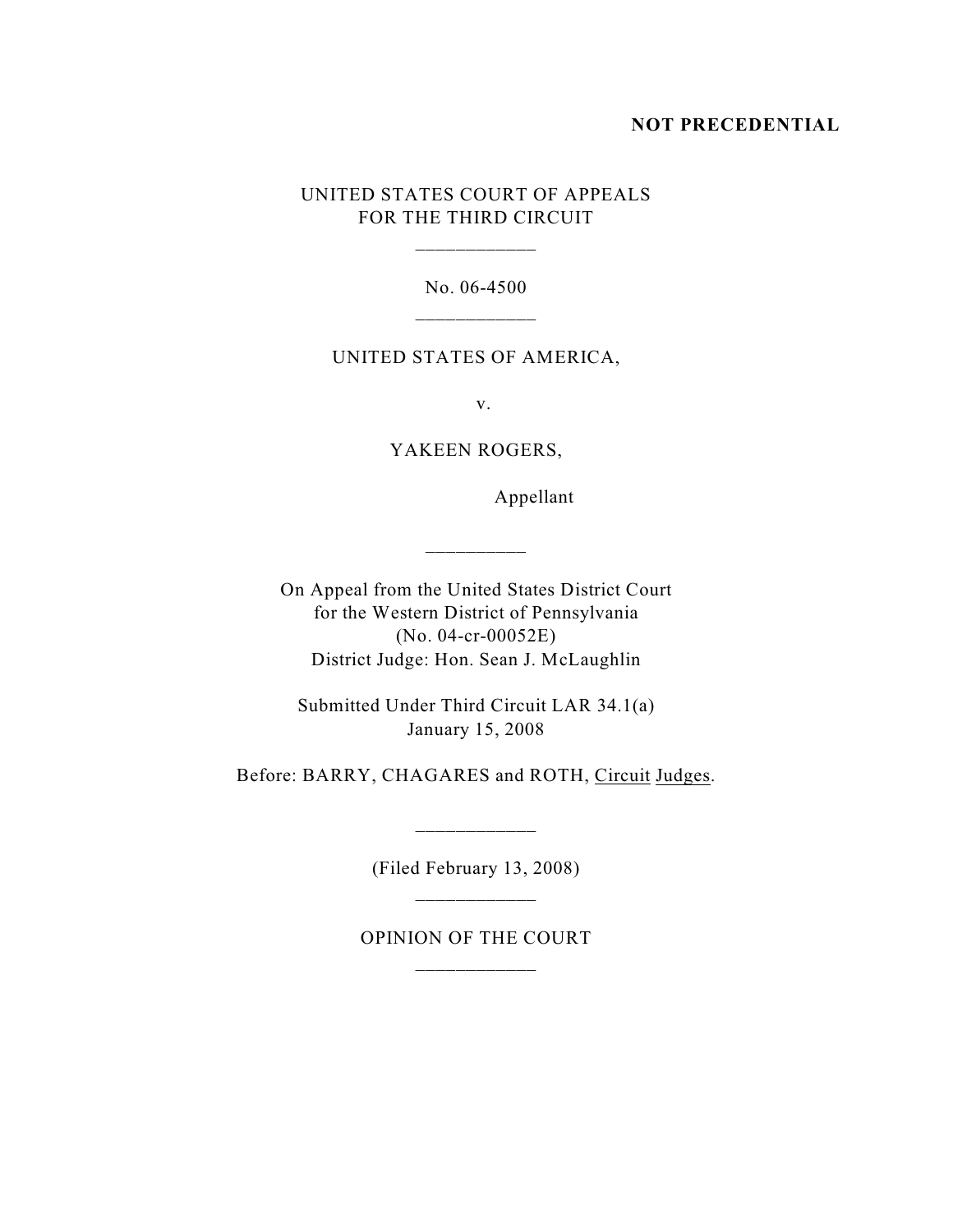#### CHAGARES, Circuit Judge.

Yakeen Rogers appeals his sentence stemming from a conviction for distributing and possessing with intent to distribute five or more grams of cocaine base (crack). As the District Court properly declined to credit Rogers' purported acceptance of responsibility, and as Rogers' sentence was reasonable in all other respects, we will affirm the District Court's judgment of sentence.

#### I.

As we write mainly for the parties, we only briefly recite the facts. After selling a quarter ounce of cocaine base to a confidential informant, Rogers was arrested and charged with distribution and possession with intent to distribute five or more grams of cocaine base in violation of 21 U.S.C. §§  $841(a)(1)$  and  $841(b)(1)(B)(iii)$ . While Rogers originally adhered to the conditions of his pretrial supervision, he began to submit numerous positive drug tests (ultimately submitting more than 20 positive tests). During this pretrial period, Rogers was also arrested again, this time on charges of aggravated assault, recklessly endangering another person, and making terroristic threats, during an incident in which he and his brother struck his uncle in the face and body.

More than a year after a grand jury returned its one-count drug indictment, Rogers changed his plea to guilty. The presentence report (PSR) found Rogers to be a career offender with a base offense level of 34, but found that he was entitled to a three-point adjustment for acceptance of responsibility. With this offense level and his criminal history score of VI, Rogers would have received an advisory Sentencing Guidelines range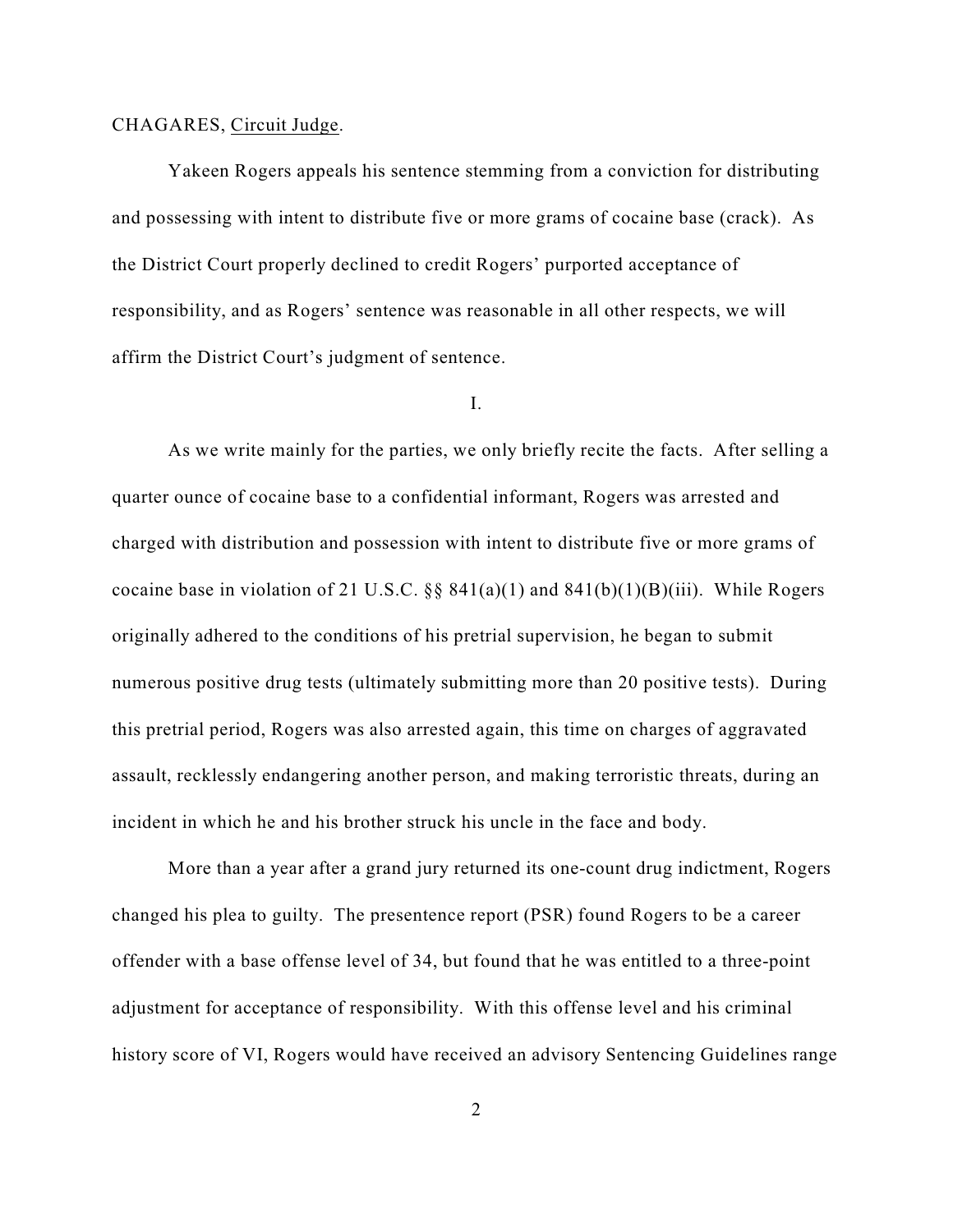of 188 to 235 months. However, Rogers failed to appear for his scheduled sentencing hearing, causing a bench warrant to be issued for his arrest. Aware of the warrant out for his arrest, Rogers turned himself in to local police approximately two months later.

At his subsequently scheduled sentencing hearing, the Government first noted that while Rogers should receive a two-point increase in his base offense level under Section 3C1.1 of the Guidelines for engaging in obstructive conduct, since his base offense level was already 34, the enhancement would have no impact on his sentence. The Government also argued that Rogers was no longer entitled to a reduction in his base offense level for acceptance of responsibility, and the Court agreed. After considering the factors set forth in 18 U.S.C. § 3553(a), the Court sentenced Rogers to a term of 262 months imprisonment—which would equate to the lowest point on the applicable 262- to 327-month advisory Guidelines range.

#### II.

Rogers first appeals the District Court's refusal to award him a reduction for acceptance of responsibility under Section 3E1.1 of the Guidelines. Rogers concedes that he obstructed justice by failing to appear at his sentencing hearing and by remaining a fugitive for two months, yet contends that because of the "extraordinary" circumstances of his case—that he turned himself in to authorities—he is entitled to receive a sentence reduction for acceptance of responsibility. We review this issue for clear error. United States v. Williams, 344 F.3d 365, 379 (3d Cir. 2003) (explaining that since the sentencing judge is in a unique position to evaluate a defendant's acceptance of responsibility, we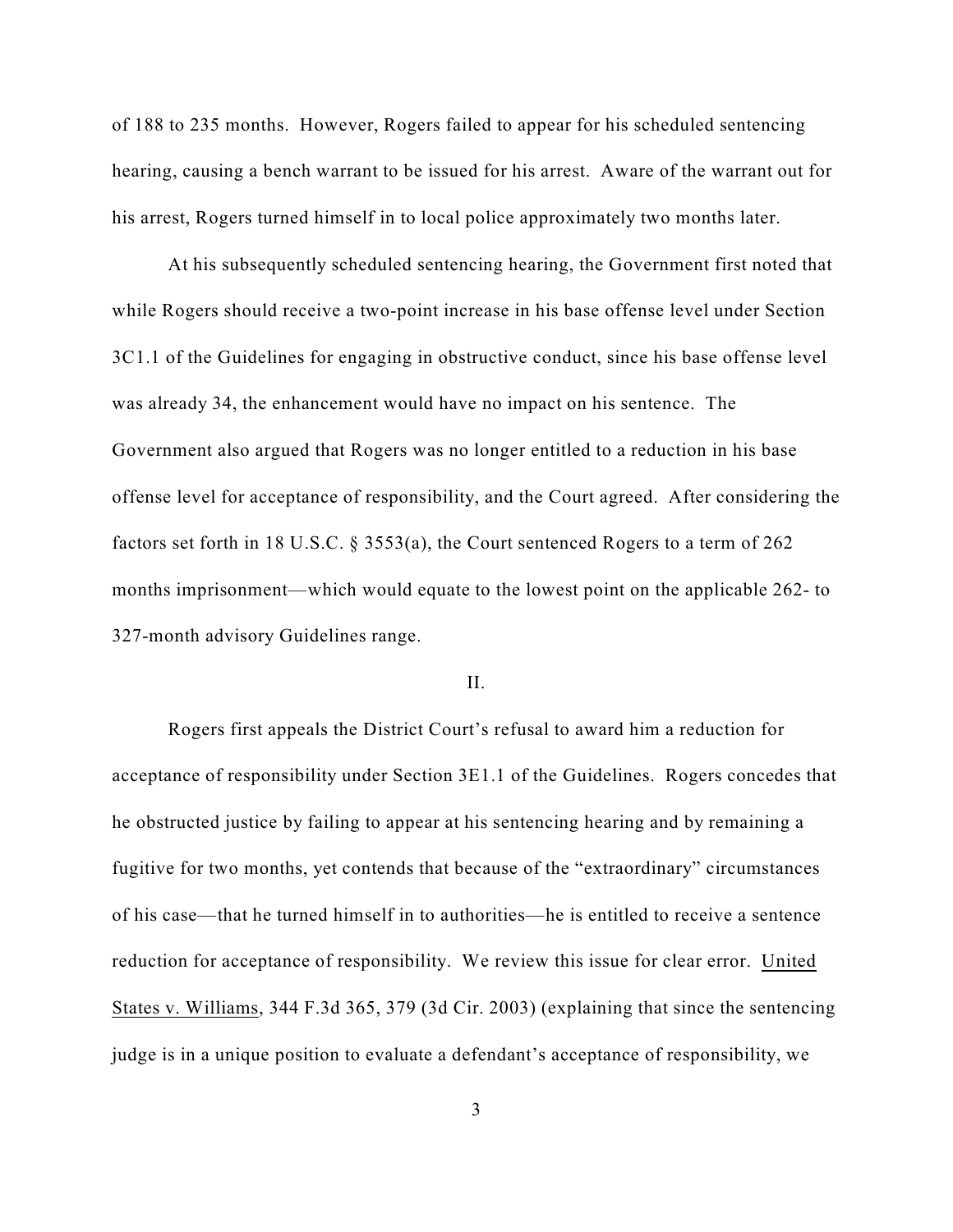review such claims under the "especially deferential" clear error standard).

The commentary to Section 3E1.1 of the Guidelines illustrates that a defendant whose conduct results in an enhancement under Section 3C1.1 ordinarily has not accepted responsibility under 3E1.1. See U.S.S.G § 3E1.1, cmt. n.4; United States v. Partee, 301 F.3d 576, 580-81 (7th Cir. 2002). The commentary also states that there may be "extraordinary cases" under which both the enhancement and the reduction apply. See U.S.S.G. § 3E1.1, cmt. n.4. Nevertheless, Rogers' case is hardly so extraordinary as to warrant a sentence reduction. The evidence supports the District Court's finding that Rogers' failure to appear for his sentencing hearing was not a single isolated incident (he remained a fugitive for two months, submitted positive drugs tests, and was arrested for assault), that he turned himself in not out of a sense of contrition but because he was "too tired" remaining as a fugitive, and that Rogers deflected responsibility for his being "entrapped" by the confidential informant. Appendix (App.) 95-96, 109. Accordingly, the Court properly found that Rogers' case was not extraordinary, and we will affirm the District Court's judgment on this issue. See United States v. Ayala, 47 F.3d 688, 691 (5th Cir. 1995) (holding that defendant's case was not "extraordinary" even where he cooperated with police after his earlier flight from custody).

#### III.

Rogers' second contention is that his 262-month sentence was both procedurally and substantively unreasonable. As to procedural unreasonableness, Rogers claims that the Court gave presumptive weight to the Guidelines. Specifically, Rogers focuses on the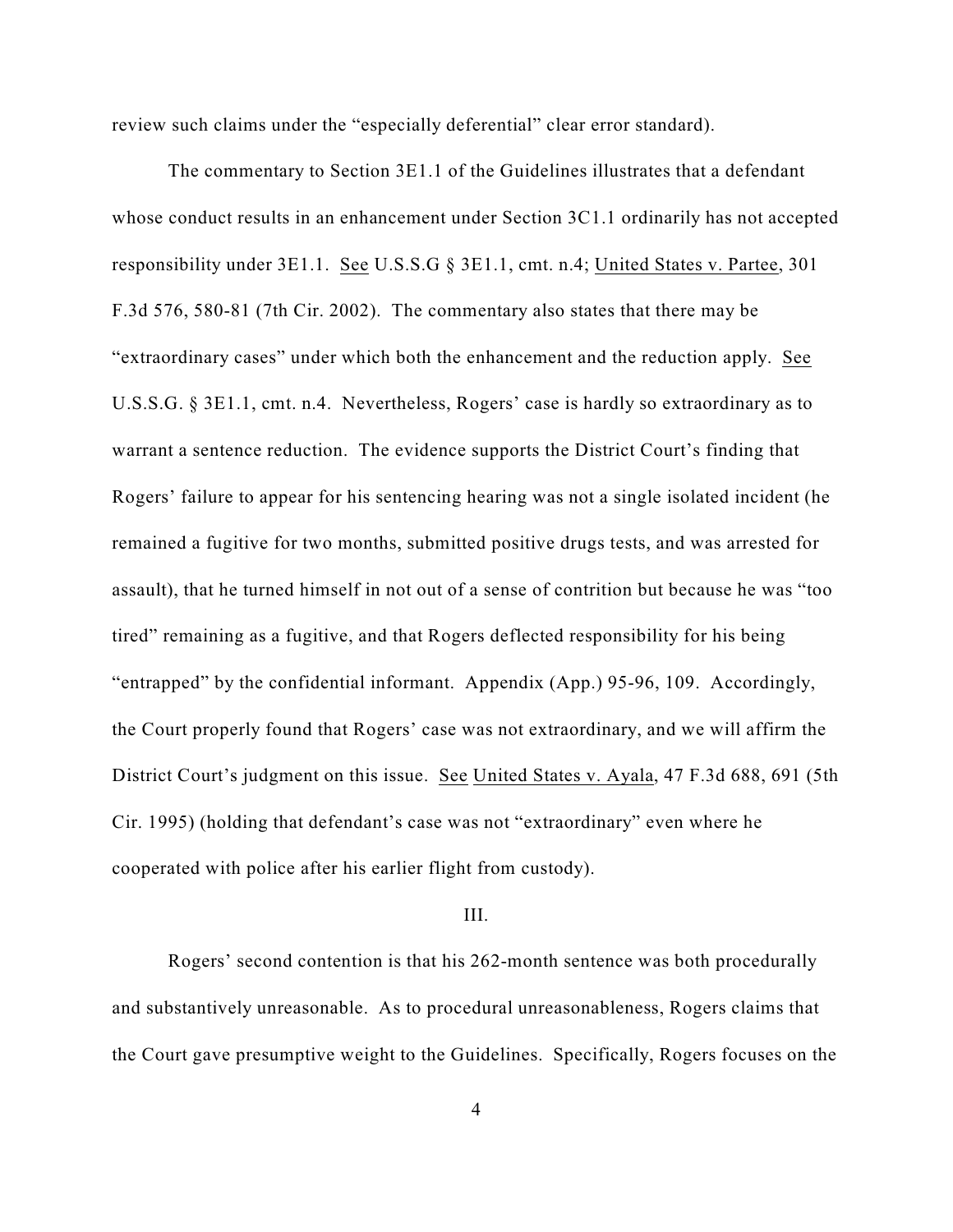fact that the Court voiced its agreement with his contention that he should be given a benefit for turning himself in, yet it refused to depart from the advisory Guidelines range.

To begin with, it does not follow as a logical matter that because the Court declined to depart from the advisory Guidelines range that it necessarily failed to account for Rogers having turned himself in to police custody. After all, the Court sentenced Rogers to the lowest point of the advisory Guidelines range. Moreover, the record clearly illustrates that the Court properly manifested its awareness of the advisory nature of the Guidelines after United States v. Booker, 543 U.S. 220 (2005), both during the guilty plea colloquy and at the sentencing hearing, and that the Court considered the  $\S$  3553(a) factors. See, e.g., App. 105 ("In fashioning this sentence, I am required to consider various factors . . . [such as] [t]he background of this defendant[,] . . . [which] reflects a long and steady period of criminal activity sufficient at the end of the day to support the career offender status."). Given the clear indications that the Court properly considered the § 3553(a) factors and that Rogers presents no evidence to the contrary, Rogers' sentence was procedurally reasonable. See United States v. Cooper, 437 F.3d 324, 329 (3d Cir. 2006).

As to substantive reasonableness, Rogers contends that his sentence was greater than necessary to carry out the purposes of the Sentencing Reform Act. In particular, Rogers stresses that the career offender provision "more than doubled" the applicable Guidelines range in an unreasonable fashion, and that the Court unreasonably failed to deviate from the enhancement brought about by his failure to appear at sentencing.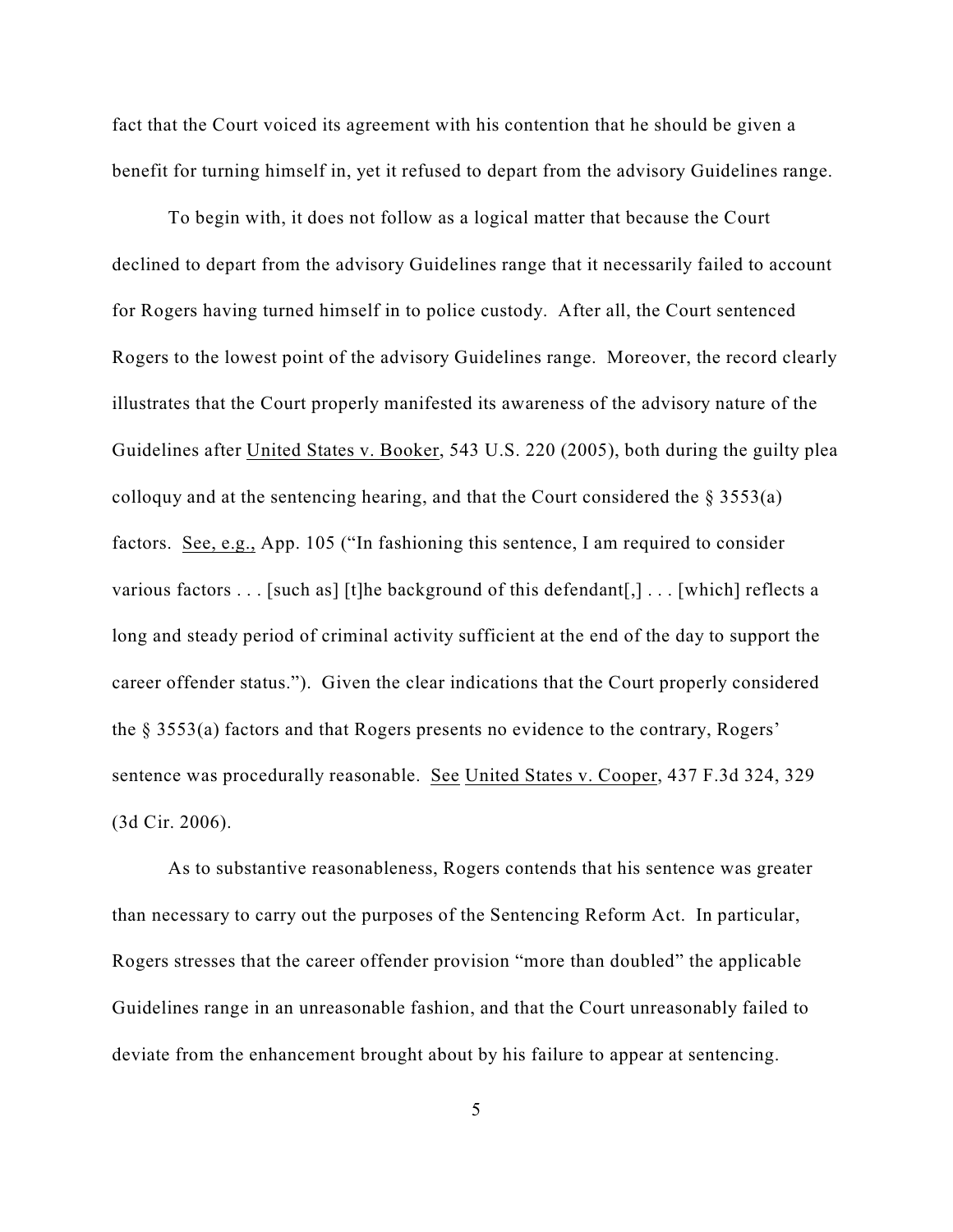Appellant Br. at 34. In reviewing whether the  $\S$  3553(a) factors were reasonably applied to the circumstances of Rogers' case, we use a deferential standard, as the trial court is "in the best position to determine the appropriate sentence in light of the particular circumstances of the case." Cooper, 437 F.3d at 330 ("[T]he question is not how we ourselves would have resolved the factors identified as relevant by section 3553(a). . . . Rather, what we must decide is whether the district judge imposed the sentence he or she did for reasons that are logical and consistent with the factors set forth in section  $3553(a)$ .") (citation omitted).

To begin with, the District Court properly applied the career offender enhancement pursuant to U.S.S.G. § 4B1.1, as Rogers had at least two prior felony convictions for a controlled substance offense or a crime of violence. See U.S.S.G. § 4B1.1. In fact, Rogers had three qualifying felonies—two controlled substance offenses and one offense that was a crime of violence. Moreover, along these lines, the Court logically considered that Rogers "has a terrible criminal history, it's repetitive, it's occasionally violent." App. 60. With regard to Rogers' failure to appear, the Court specifically discussed the fact that "we can't have a situation where people literally flee and are gone for months without any ramification . . . there's a deterrent aspect to this." App. 97-8. Indeed, the increase in Rogers' sentence based on his failure to appear was particularly justified in light of his problematic term of pretrial supervision, including his arrest for assault and the numerous failed drug tests. Taken as a whole, and given the deferential standard with which we review sentencing determinations, we find the District Court's sentence was consistent